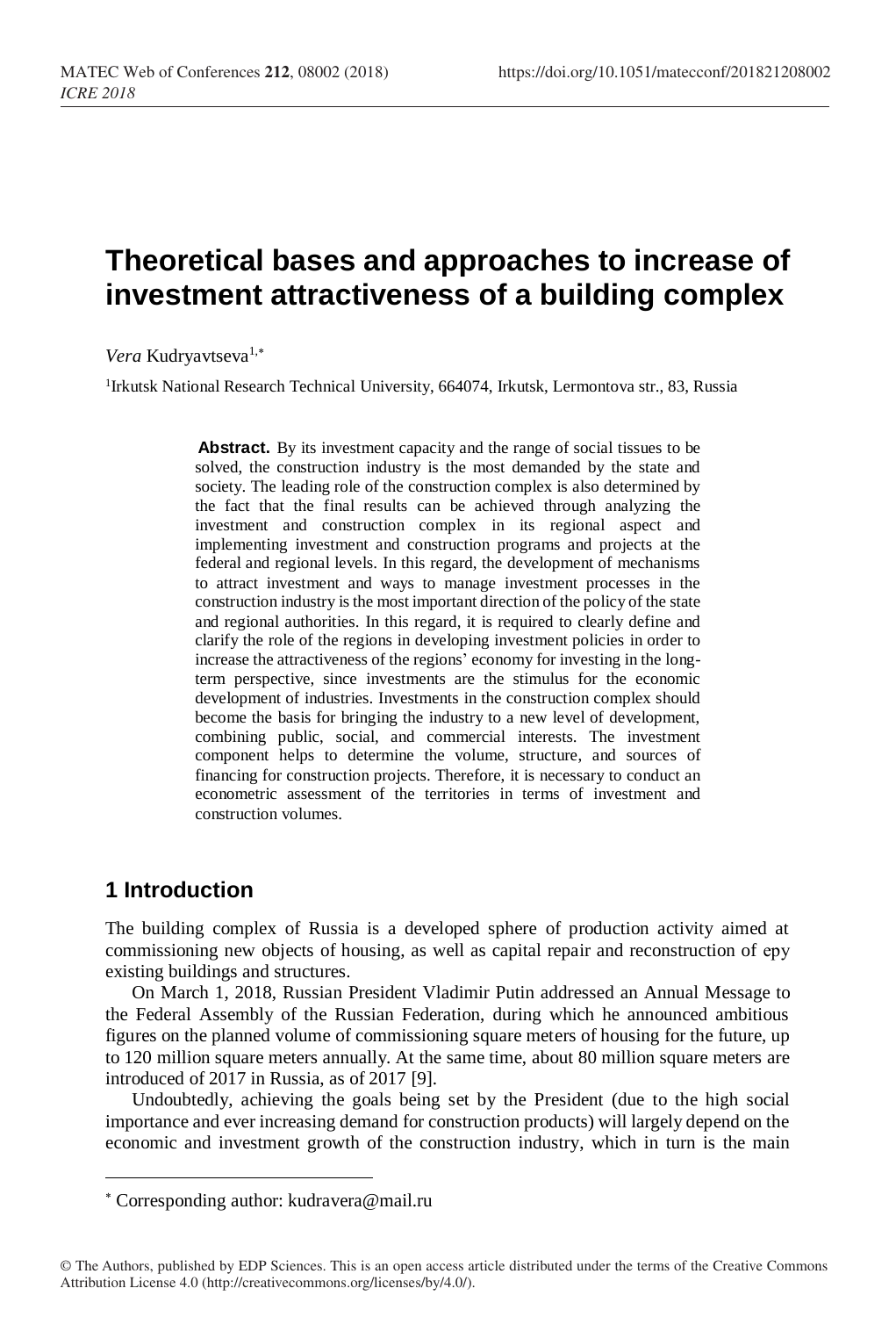catalyst for the development of any economic system of the country. World experience proves that investment and construction activity influences the investment climate of the country and regions from the point of view of increasing the gross regional product, tax revenues to regional budgets, providing housing for the population in the regions, and also determining the pace of social production development, etc.

### **2 Materials and methods**

At present, the policy pursued by the Russian Government is aimed at developing the regional economy from the standpoint of the effective use of its own regional reserves. Therefore, it is necessary to consider the development of industries that are basic for the economy of the regions from the same position. With reference to the regional construction and building complex, it should be noted that the optimal combination of interests of the region, the city, investors, and construction industry enterprises is to be the top priority.

Investments to the construction complex should become the basis for bringing the industry to a new level of development; the investment component helps to determine the volume, structure, and sources of financing for construction companies.

At the same time, we should not forget that social and economic policies, the regional and local authorities' level of confidence, and the existence of a conflict-free environment for the functioning of business and regional authorities have a significant impact on the formation of a favorable and stable regional investment climate. In this regard, it is required to clearly define and clarify the role of the regions in the development of investment policies in order to increase the attractiveness of the region's economy for investment. The process of formation of an attractive investment climate in the region can be carried out by performing a series of successive actions, represented in large scale in Figure 1.

When choosing sectors for investment, it is necessary to focus on obtaining a possible multiplier effect in order to achieve a positive effect on investment in the selected industry, but it also should be leading to economic growth in the related industries of the region.

At the same time, the main investment attractiveness of the regions is, undoubtedly, the possession of the territory with basic advantages being attractive to investors, which, above all, includes rich reserves of natural resources, the capital city status, an advantageous geographical location, and the availability of transport communications [5].

For a fairly clear understanding of the current investment climate of the constituent entities of the Russian Federation, the Supervisory Board of the Agency for Strategic Initiatives decided to use the rating system of assessment, which would allow assessing the regions for creating conditions for doing business and attracting investments. Currently, an annual rating of the investment attractiveness of the regions of Russia is drawn up, according to which the regions are included in the groups depending on their potential and the level of risk. As of 2017, 83 subjects of the Russian Federation participated in the rating: "maximum potential – minimum risk" has 4 regions, "medium potential-minimum risk" – 6 regions, "reduced potential –minimum risk" – 10 regions, "insignificant potential – minimum risk" – 0 regions, "high potential – moderate risk" – 1 region, "medium potential – moderate risk" – 7 regions, "low potential – moderate risk" – 28 regions, "insignificant potential – moderate risk" – 13 regions, "maximum potential – high risk" and "medium potential – high risk" – 0 regions, "reduced potential – high risk" – 3 regions, "insignificant potential – high risk" – 9 regions", "low potential – extreme risk" – 2 regions of the Russian Federation [11].

Based on this rating, we can say that many regions of Russia in 2017 began to enter precrisis indicators: investment activity and investment attractiveness began to grow.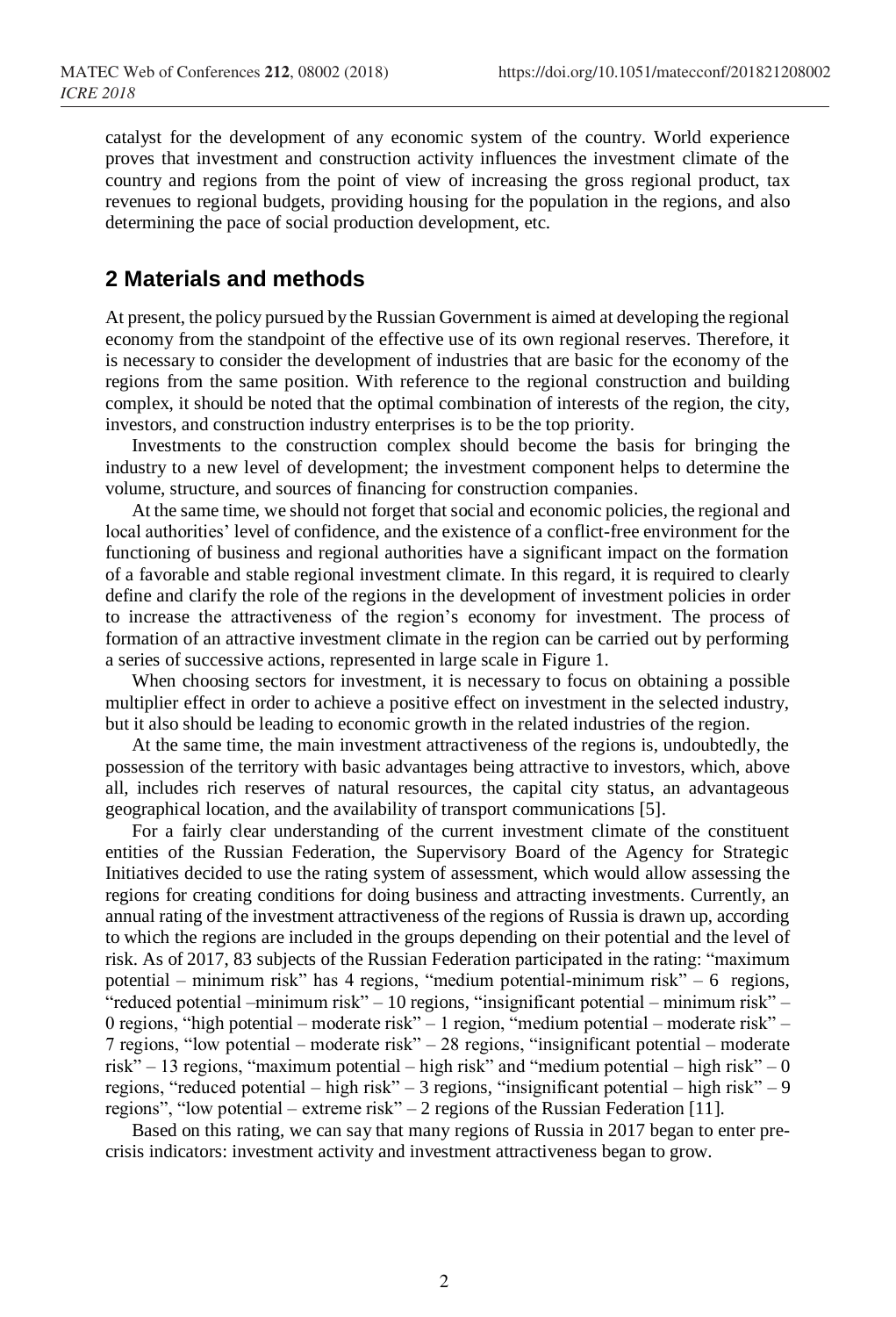

**Fig. 1.** Process of formation of the regional investment climate.

The construction industry in 2016 accounted for about 5.2% of the Russia's total GDP. Therefore, the issue of attracting investment in construction and creating effective mechanisms for this taking into account the interests of all market participants at regional levels is relevant (Fig. 2).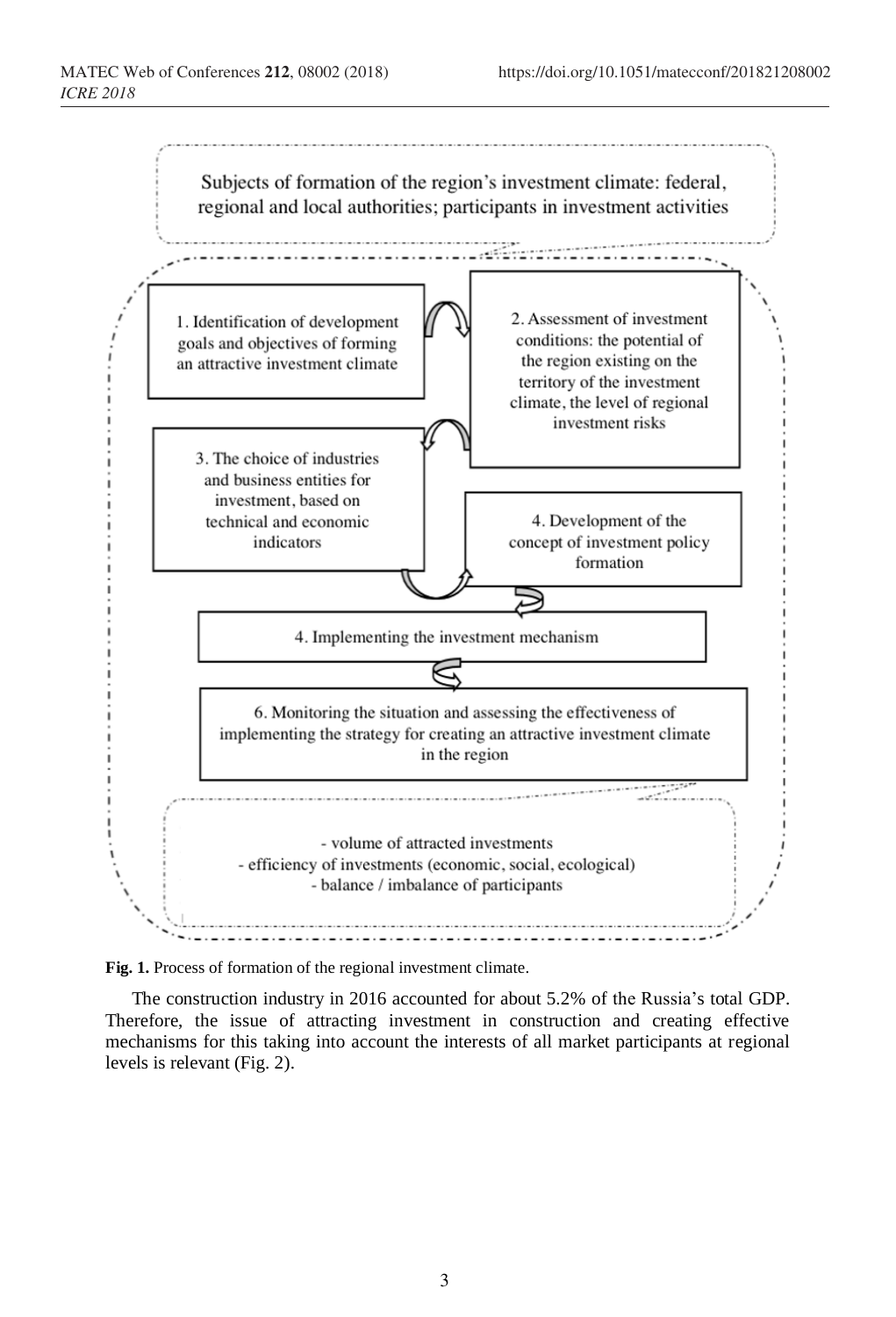



As of 2012, most of the state investments in fixed assets accounted for transport and communications, about 40% (Figure 3).



**Fig. 3.** Distribution of state investments by types of economic activity (2012).

The forecasted structure of investment in fixed assets by industry, outlined in the Concept of Long-Term Social and Economic Development of the Russian Federation for the period up to 2020, is shown in Fig. 4.



**Fig. 4.** The forecast structure of the distribution of the total volume of investment in fixed assets in Russia in 2020 in terms of main industries, %.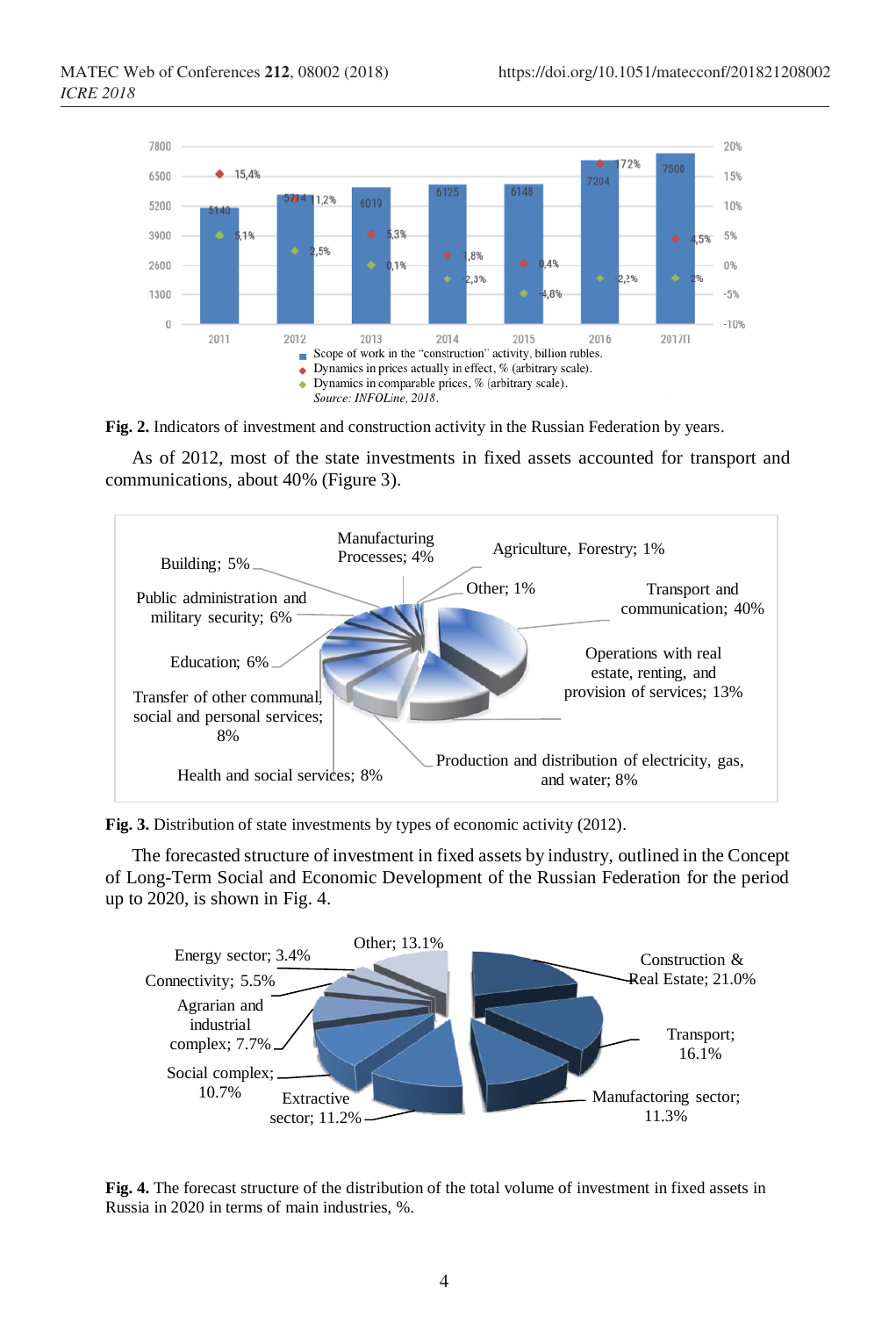According to the forecast data, it is expected by 2020 that the largest increase in capital investments will be in such sectors as construction and real estate, transport, manufacturing and extractive industries. Those investments in construction of buildings and industrial and commercial buildings (21% of the total volume) prevail in the structure of investments, followed by investments in transport, machinery, and equipment (16.1%, 11.3%, and 11.2%, respectively) [10].

These industries are the most attractive for investments due to the influence of various factors, such as high market growth rates, high added value of products, and relatively low risks for investment, if compared to other industries, etc.

Most of the investments, both foreign and domestic, are concentrated in regions with high economic potential and low or moderate entrepreneurial risk. This is especially true for foreign investors.

At the same time, the construction sector is one of the largest growing and dynamic sectors in the world economy: about 10 trillion dollars a year is spent on buildings, infrastructure, and industrial facilities, and this amount, according to European forecasts, will increase to \$14 trillion in 2025. Based on this, the future and prospects for the construction industry in Europe look large and promising. In order to achieve the set goals, the Action Plan "Construction 2020" was developed in 2013 to ensure that the industry becomes more competitive and ensures sustainable growth in the short and long term. The Action Plan "Construction 2020" is a comprehensive plan that outlines the strategy of "sustainable competitiveness of the construction sector and its enterprises," which identifies the key factors of competitiveness and efficiency.

The plan includes 5 key objectives:

- 1) attracting investments into the construction of new buildings;
- 2) human capital;
- 3) resource efficiency;
- 4) improving the internal construction market;
- 5) maintaining competitiveness in the global industry [14, 15].

The forecast of the European construction market has always been a challenge for analysts because of the many different players in the region. There are large territorial and significant differences in the industry itself. In general, the European construction industry is divided into two major sectors: large players are engaged in construction, such as facilities, industrial complexes, civilian housing units, as well as a large number of firms are engaged in specialized construction work, such as commissioning, electrical and plumbing work. The first group, as a rule, has productivity of 20-40% higher than the second one.

The restoration of the European economy contributed to the growth of construction in Europe itself. In 2016, the volume of construction increased by 2.5%, which is 0.5% higher than expected. According to Eurostat, construction activity among small and medium-sized enterprises increased in Slovenia (by 27.8%), Hungary (22.0%), Sweden (19.8%), and the largest decline occurred in Romania (-18.4%), Italy (-4.6%), and the United Kingdom (3.4%). In France, the construction of small and medium-sized enterprises in the first quarter of 2017 increased by 1.5%, confirming that the recovery path began in 2016 [12].

In Sweden, a set of measures to stimulate the economy supports the development of housing construction: there is a potential investment of 95 billion euros to build additional 295,000 new apartments until 2030.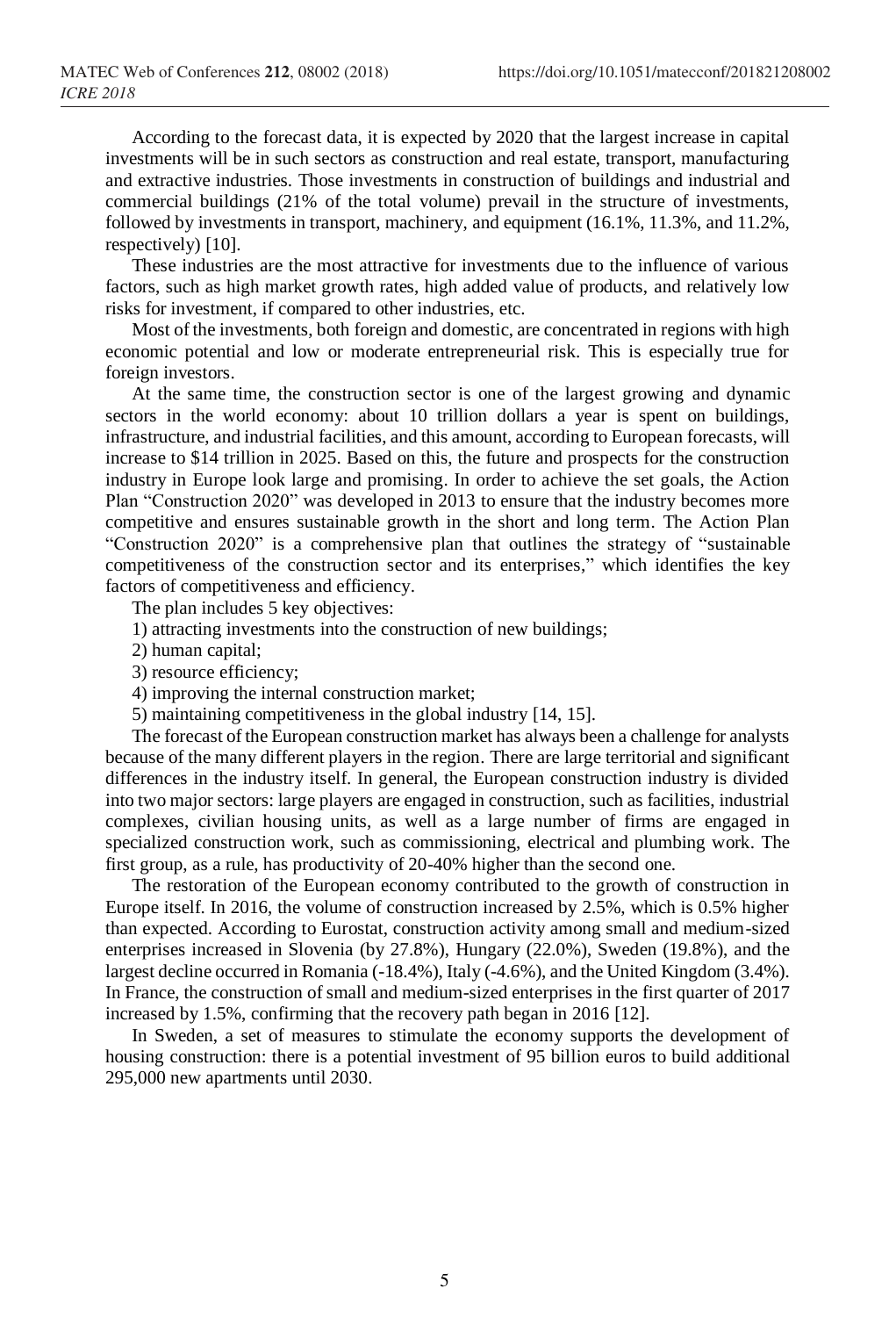Investments in France and Austria also focus on the real estate sector: for example, in Austria, it is expected that at least 30,000 additional houses will be introduced by 2020. In France, sales of apartments increased by 18% in 2016. Despite the positive data, there is still room for further investment. Total investment in the euro area still does not reach the level before the financial crisis, although the European construction market entered the recovery phase [13].

In the current situation, both in the Russian and European economy, the rapidly changing external environment, as well as the volume of financial resources, both own and borrowed, the investor needs to select and execute an estimate of investment intentions for the implementation of a particular investment project:

1) to consider the attractiveness of the real estate object from the position of location, degree of readiness, profitability, availability of documents, etc.;

2) to analyze the attractiveness of the surrounding area from the point of view of the development of infrastructure,

3) to study the attractiveness of the facility at the regional level from the standpoint of investment attractiveness: the level of economic security and financial policy, the situation in the regional real estate market [4].

Since the ultimate goal of the investment and construction complex is a ready-made real estate object, the relationships of the participants in the investment and construction complex are in the receipt and distribution of economic benefits from the creation, implementation, and operation of the finished real estate on the market. The major basic processes in investment and construction activities include the following chain: selection and evaluation of investment intentions – pre-project preparation/design – investments – construction/reconstruction – operation/extraction of profit, benefits (return on investment).

The analysis showed that the construction industry is characterized by a positive dynamics of investment, which determines the growth of investment activity in the future, because the practice shows that the market for investment resources and the construction market are closely interrelated and interdependent.

At the same time, the achievement of Russia's economic level of foreign countries is possible only in the condition of a large-scale increase in investment activity, an increase in the volume of capital investments in new construction, reconstruction and technical reequipment of existing fixed assets of enterprises, with a faster development of the production potential of the construction industry and its material and technical base [16, 17].

## **3 Results**

At present, the Russian authorities devote special attention to creating a favorable investment environment in the constituent entities of the Russian Federation, which is necessary for developing the key industries and determining their level of influence on economic growth of the country and regions in the context of differentiation of the Russia's economic space.

Construction, as a basic branch of the national economy, is an important link in the economy of any region. The construction industry needs the formation in the regions of an investment policy that would ensure sufficient supply of the entire investment and construction process and investment flows in order to satisfy the interests of investors.

## **4 Discussion**

Factors of investment attractiveness of the region are one of the key factors when choosing sectors for investment and development of investment policy aimed at increasing economic growth.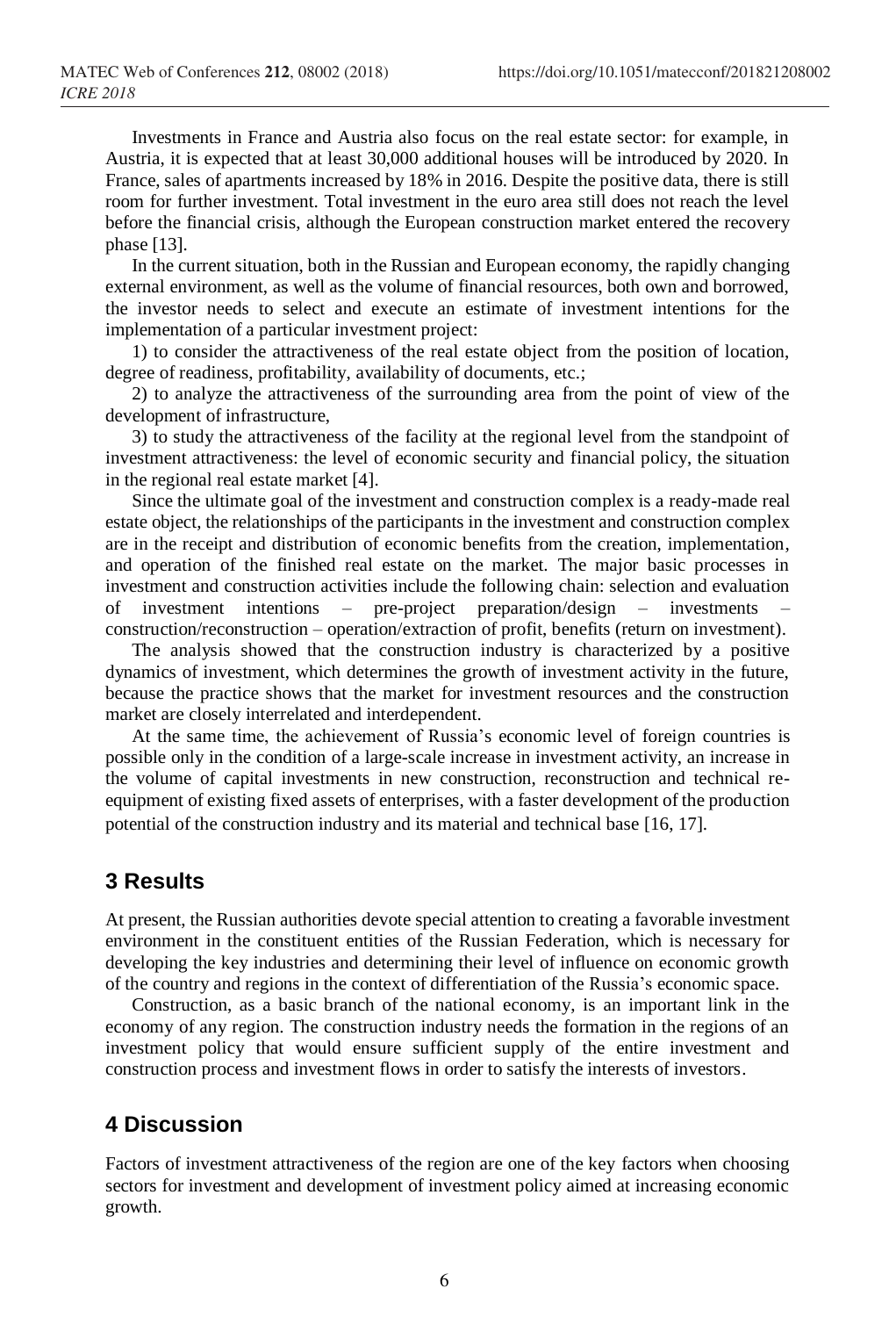However, it should be remembered that the construction industry has a number of features on the basis of which Russian scholars [1, 2, 3, 7, 8] determine a range of factors that reduce its attractiveness for investors. The main factors include: commodity dependence; presence of risks caused by external and internal environment; duration of the investment project implementation cycle in the construction industry; limited science-intensive products on the market; the complexity of erecting unique buildings and structures; the lack of a unified methodology for assessing the effectiveness of the investments received.

In general, the choice of investment project selection methods will be based on specific information about the investment object, factors depending on the external and internal environment, on the project's compliance with the strategic goals and interests of the region. Thus, the use of modeling methods when making decisions on investing in the areas of activity in the investment and construction complex is an actual and expedient tool at this stage.

At the same time, it should be noted that the effectiveness of this method depends on the qualification of the specialists who formulate the criterion, as well as the completeness of information on the social and economic situation in the region and the clarity of the definition of priority objectives, and the evaluation of performance criteria. The choice of formal characteristics is laborious, and it does not allow to evaluate the influence of many factors.

## **5 Conclusion**

In contemporary conditions of development, the investment and construction complex plays an important role in increasing the GDP of the Russian Federation. And an increase in the growth rates, strengthening of positions in the economy, and the creation of a competitive construction industry today are an urgent and priority national economic goal. Therefore, the issue of the quality of regulation and investment is so important, as well as the creation of effective mechanisms for this, taking into account the interests of all participants in the construction market.

### **References**

- 1. A. N. Asaul, *Investment attractiveness of the region* (SPbGASU, St. Petersburg, 2008)
- 2. A. N. Asaul, Successes of Modern Natural Science, **2**, 124-127 (2011)
- 3. P. G. Grabovy, Real Estate: Economics, Management, **2**, 11-13 (2015)
- 4. V. A. Kudryavtseva, Proceedings of the Practical Conf. "Construction: Forming the Environment of Life, 652-654 (2017)
- 5. V. A. Kudryavtseva, Proceedings of High Schools. Investments. Construction. Real Estate, **1 (12)**, 49-54 (2015)
- 6. L. G. Kochegarova, *Management of regional investment processes* (Publishing house of the South Ural State University, Chelyabinsk, 2015)
- 7. Yu. M. Farukshina, Young Scientist, 421-423, (2014)
- 8. B. B. Khrustalev, V. N. Gorbunov, A. V. Orgin, *Scientific aspects of formation and development of effective zones of activity of a building complex* (PGUAS Publishing House, Penza, 2007)
- 9. *Message of the President of the Russian Federation to the Federal Assembly of 01.03.2018* (Consultant Plus, Moscow, 2018)
- 10. Strategy of innovative development of the construction industry of the Russian Federation until 2030 (Consultant Plus, Moscow, 2015)